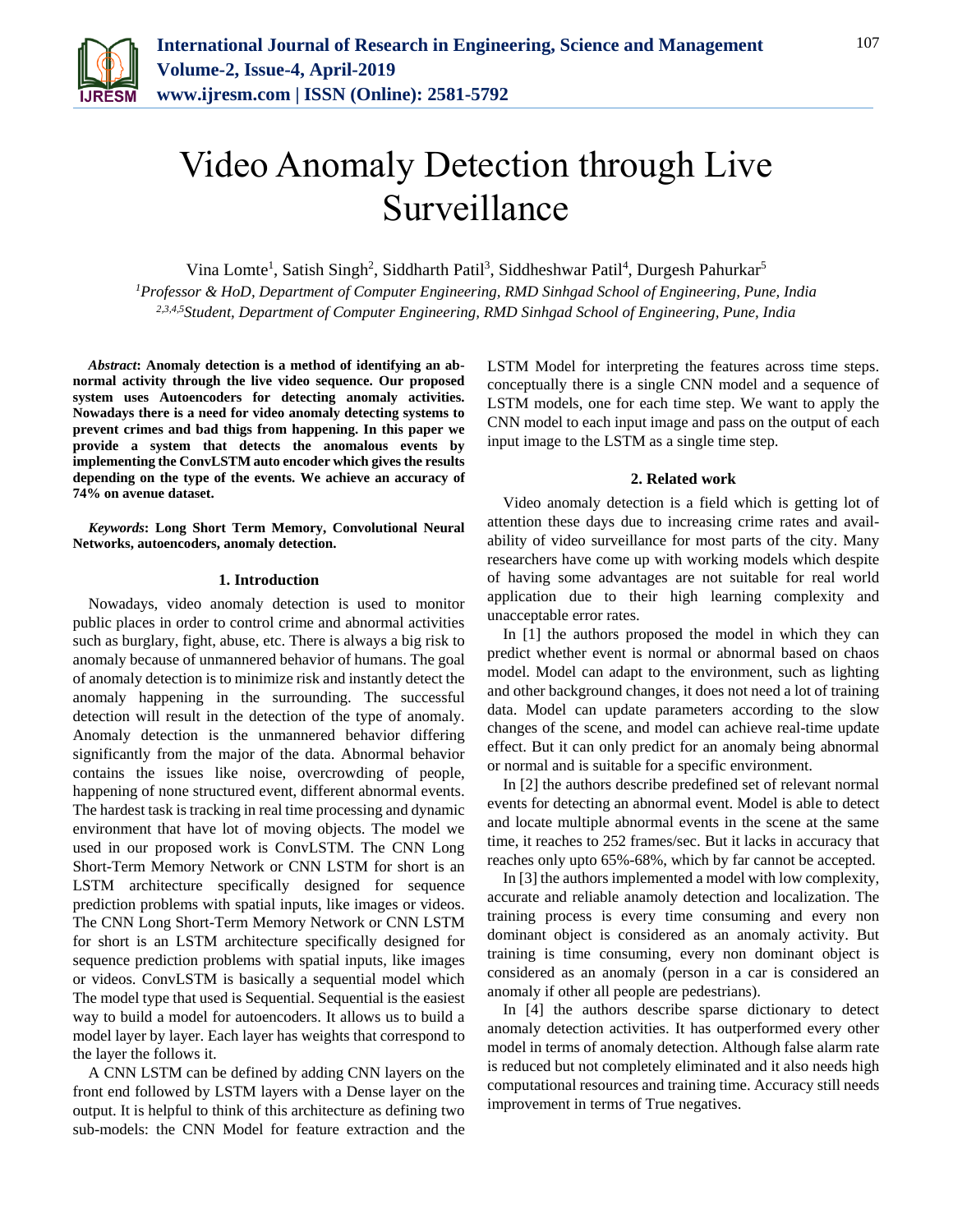

## **3. Our contribution**

Our contribution to this field are as follows:

- We propose a sequential auto encoder ConvLSTM model which takes in the input video frames as a continuous sequence and detect the normal or abnormal events based on the computed Euclidean distance loss between input frame and reconstructed frame.
- We try to find the type of anomaly occurred based on reconstruction values above threshold, this will help in prioritizing and planning actions against various type of crime or abnormal situations.

## **4. Proposed system**

## *A. Problem statement*

To process real time video and generate alerts(notifications) when some predefined type of anomaly is generated.

## *B. System architecture*

Architecture as shown in the Fig. 1, In our proposed work, we first pre-processed the input video frames from the dataset which are then stored in the image dump as a separate file. This image dump contains the weights of the different pre-processed input frames. This image dump is then used in training our ConvLSTM model which takes in the input as the image dump. We are using auto-encoder for reducing dimensions of the input video frame while processing to require less computational resources. While training we generate values for reconstruction threshold of Convolutional LSTM (Long Short term memory) for normal and abnormal events the proposed model takes in the input video sequence and passes the video sequence to the spatial encoder part of the model. After this model applies both encoder and decoder on the input video frame and further passes it to the spatial decoder. Spatial Encode includes the convolution of the input frames in which the previous video frames are also combined. In Spatial Decoder the same convoluted input video frames are deconvoluted which gives us the final reconstruction of input video sequence.

During testing and operation phase we provide an unknown video sequence to the model and it alarms the system user of any anomaly occurring.

## *C. Mathematical model*

*Convolutional LSTM:* Fully connected Long short term memory(FC-LSTM) is variant of recurrent neural networks used for SS learning based on history. The major drawback of FC-LSTM in handling spatio-temporal data is its usage of full connection in input to state and state to state transitions in which no spatial information is encoded.

To overcome this problem, a distinguishing feature of our design is that all the inputs  $x_1, \ldots, x_t$ , cell outputs  $c_1, \ldots, c_t$ , hidden states  $h_1, \ldots, h_t$ , and gates  $i_t$ ,  $f_t$ ,  $o_t$  of the ConvLSTM are 3D tensors whose last two dimensions are spatial dimensions. A variant of the LSTM architecture, namely Convolutional Long Short-term Memory (ConvLSTM) model was introduced by Shi et al. in [5] and has been recently utilized by Patraucean et al. in [6] for video frame prediction. Compared to the usual fully connected LSTM (FC-LSTM), ConvLSTM has its matrix operations replaced with convolutions. By using convolution for both input-to-hidden and hidden-to-hidden connections, ConvLSTM requires fewer weights and yield better spatial feature maps. The formulation of the ConvL STM unit can be summarized with (1) through (5).

$$
i_{t} = (W_{xi}x_{t} + W_{hi}h_{t-1} + W_{ci}c_{t-1} + b_{i})
$$
 (1)

$$
f_t = (W_{xf} x_t + W_{hf} h_{t-1} + W_{cf} c_{t-1} + b_f)
$$
 (2)

$$
c_t = f_t c_{t-1} + it^* \tanh(W_{xc} x_t + W_{hc} h_{t-1} + b_c)
$$
 (3)

$$
o_t = (W_{xo}x_t + W_{ho}h_{t-1} + W_{co}c_t + b_o)
$$
 (4)

$$
h_t = o_{t^*} \tanh(c_t) \tag{5}
$$

The input is fed in as images, while the set of weights for every connection is replaced by convolutional filters (the symbol denotes a convolution operation). This allows ConvLSTM work better with images than the FC-LSTM due to its ability to propagate spatial characteristics temporally through each ConvLSTM state.

The optimizer controls the learning rate. We have used 'adam' as our optmizer. Adam is generally a good optimizer to use for many cases. The adam optimizer adjusts the learning rate throughout training. The learning rate determines how fast the optimal weights for the model are calculated. A smaller learning rate may lead to more accurate weights (up to a certain point), but the time it takes to compute the weights will be longer. For our loss function, we will use 'mean squared error'. It is calculated by taking the average squared difference between the predicted and actual values. It is a popular loss function for regression problems. The closer to 0 this is, the better the model performed.



# **5. Algorithm**

- Begin
- Preprocess the input frames from the dataset.
- Store the preprocessed input frames into image dump.
- Train the Autoencoder(ConvLSTM) by setting the epochs 30 with batch size  $= 1$ .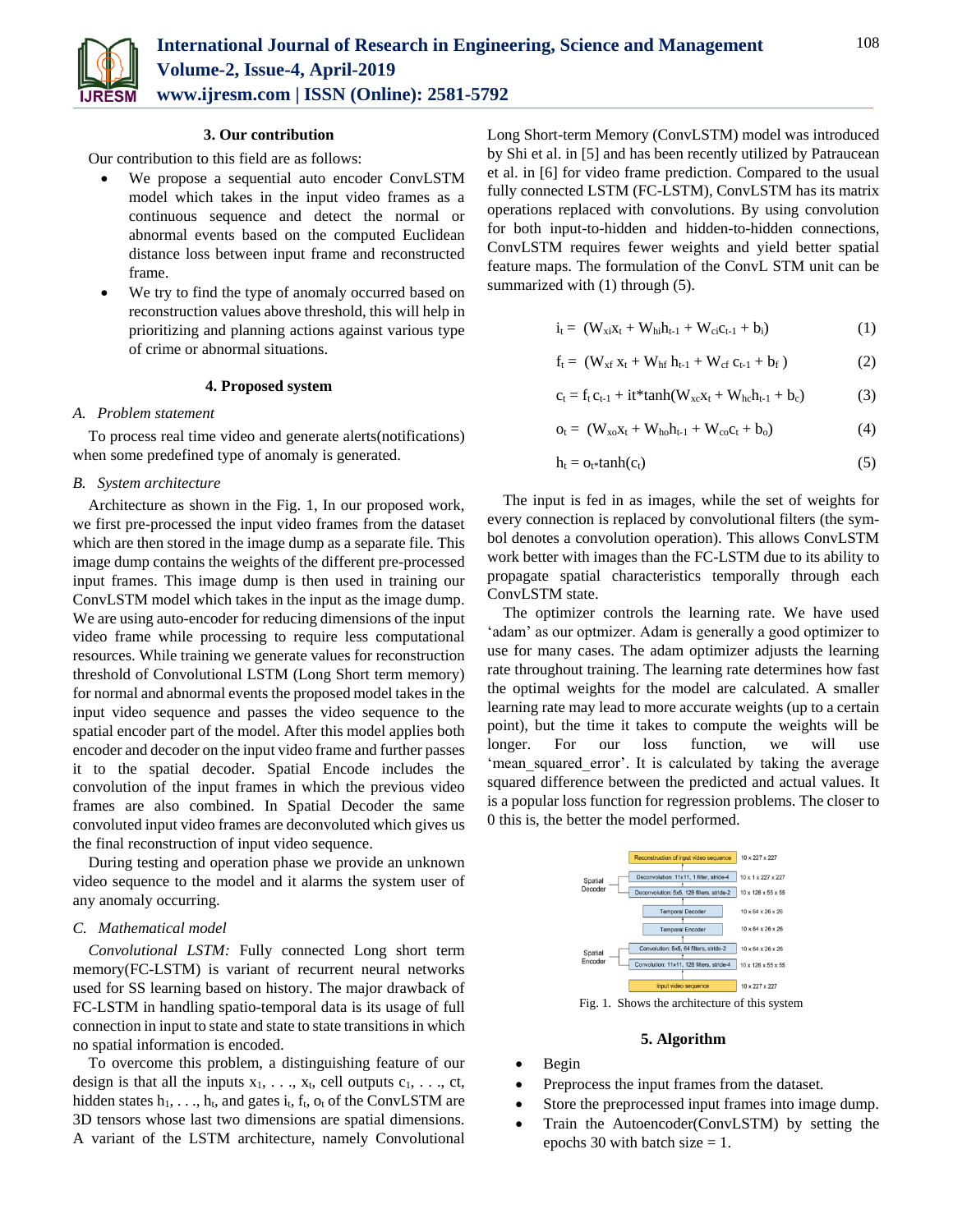

Test and run the model threshold  $= 0.00065$  if loss  $>$ threshold: Anomaly detected on bunch frames. else: Normal bunch detected, End



#### **6. Result**

As we can see from the above graph that as we keep increasing the number of epochs(iteration) for training our ConvLSTM model, the loss of some important features gets decreased.



As we can see from the above graph that as we keep increasing the number of epochs(iteration) for training our ConvLSTM model, we get the better accuracy. The more the number of epochs, the better the accuracy we get. And the accuracy is found to be near around 73%. The confusion matrix for the conv LSTM is as shown.

|  |          | Abnormal | Normal |
|--|----------|----------|--------|
|  | Abnormal |          | 20     |
|  | Normal   |          |        |

The accuracy of our proposed conv LSTM model was found to be 74%.

## **7. Conclusion and future applications**

Our method which is the Conv LSTM model being sequential is able to predict classify the normal and abnormal events without determining normal and abnormal events beforehand and will be more suitable for real-time application such as live surveillance and crime detection. This system can be further integrated with audio sensor to increase accuracy or confirm results of video processing sys-tem. We can further collaborate with government and integrate this system with public surveillance to detect public crimes and get faster crime response than what it is currently. This system can also help private organizations and stores to monitor large amount of employees/people.

## **Acknowledgement**

We would like to acknowledge and thank The Chinese University of Hong Kong for making the avenue dataset publicly available. Avenue Dataset contains 16 training and 21 testing video clips. The videos are captured in CUHK campus avenue with 30652 (15328 training, 15324 testing) frames in total.

#### **References**

- [1] Zhaohui Luo, Weisheng He, Minghui Liwang, Lianfen Huang and Yifeng Zhao Real-Time Detection Algorithm of Abnormal Behavior in Crowds Based on Gaussian Mixture Model, August 22-25, 2017.
- [2] S. Maryam Masoudirad and Jawad Hadadnia Anomaly Detection in Video Using Two-part Sparse Dictionary in 170 FPS, April 19-20, 2017.
- [3] Mohammad Sabokrou, Mahmood Fathy, Mojtaba Hoseini, Reinhard Klette Real-Time Anomaly Detection and Localization in Crowded Scenes, 26 October 2015.
- [4] Waqas Sultani, Chen Chen, Mubarak Shah Real-world Anomaly Detection in Surveillance Videos, 31 Mar 2018.
- [5] Shi, X., Chen, Z., Wang, H., Yeung, D.Y., Wong, W.k., Woo, W.c.: Convolutional lstm network: A machine learning approach for precipitation nowcasting. In: Proceedings of the 28th International Conference on Neural Information Processing Systems. pp. 802-810. NIPS'15, MIT Press, Cambridge, MA, USA (2015).
- [6] Patraucean, V., Handa, A., Cipolla, R.: Spatio-temporal video autoencoder with dierentiable memory. International Conference On Learning Repre-sentations (2015), 1-10 (2016).
- [7] Cong, Y., Yuan, J., Liu, J.: Sparse reconstruction cost for abnormal event detection. In: Proceedings of the IEEE Computer Society Conference on Computer Vision and Pattern Recognition. pp. 3449-3456 (2011).
- [8] Hasan, M., Choi, J., Neumann, J., Roy-Chowdhury, A.K., Davis, L.S.: Learning temporal regularity in video sequences. In: 2016 IEEE Conference on Computer Vision and Pattern Recognition (CVPR). pp. 733-742 (June 2016)
- [9] Y. Gao, H. Liu, X. Sun, C. Wang, and Y. Liu. Violence detection using oriented violent flows. Image and Vision Computing, 2016.
- [10] M. Hasan, J. Choi, J. Neumann, A. K. Roy-Chowdhury, and L. S. Davis. Learning temporal regularity in video sequences. In CVPR, June 2016.
- [11] A. Sodemann, M. P. Ross, and B. J. Borghetti, A review of anomaly detection in automated surveillance, Systems, Man, and Cybernetics, Part C: Applications and Reviews, IEEE Transactions on, vol. 42, no. 6, pp. 1257-1272, 2012.
- [12] L. Kratz, and K. Nishino," Anomaly detection in extremely crowded scenes using spatio-temporal motion pattern models." pp. 1446-1453.
- [13] §. Yi, H. Li, and X. Wang, Understanding pedestrian behaviors from stationary crowd groups, 2015 IEEE Conference on Computer Vision and Pattern Recognition (CVPR), pp. 34883496, June 2015.
- [14] R. A. A. Rupasinghe, S. G. M. P. Senanayake, D. A. Padmasiri, M. P. B. Ekanayake, G. M. R. I. Godaliyadda, and J. V. Wijayakulasooriya, Modes of clustering for motion pattern analysis in video surveillance, in 2016 IEEE International Conference on Information and Automation for Sustainability (ICIAfS), Dec 2016, pp. 16.